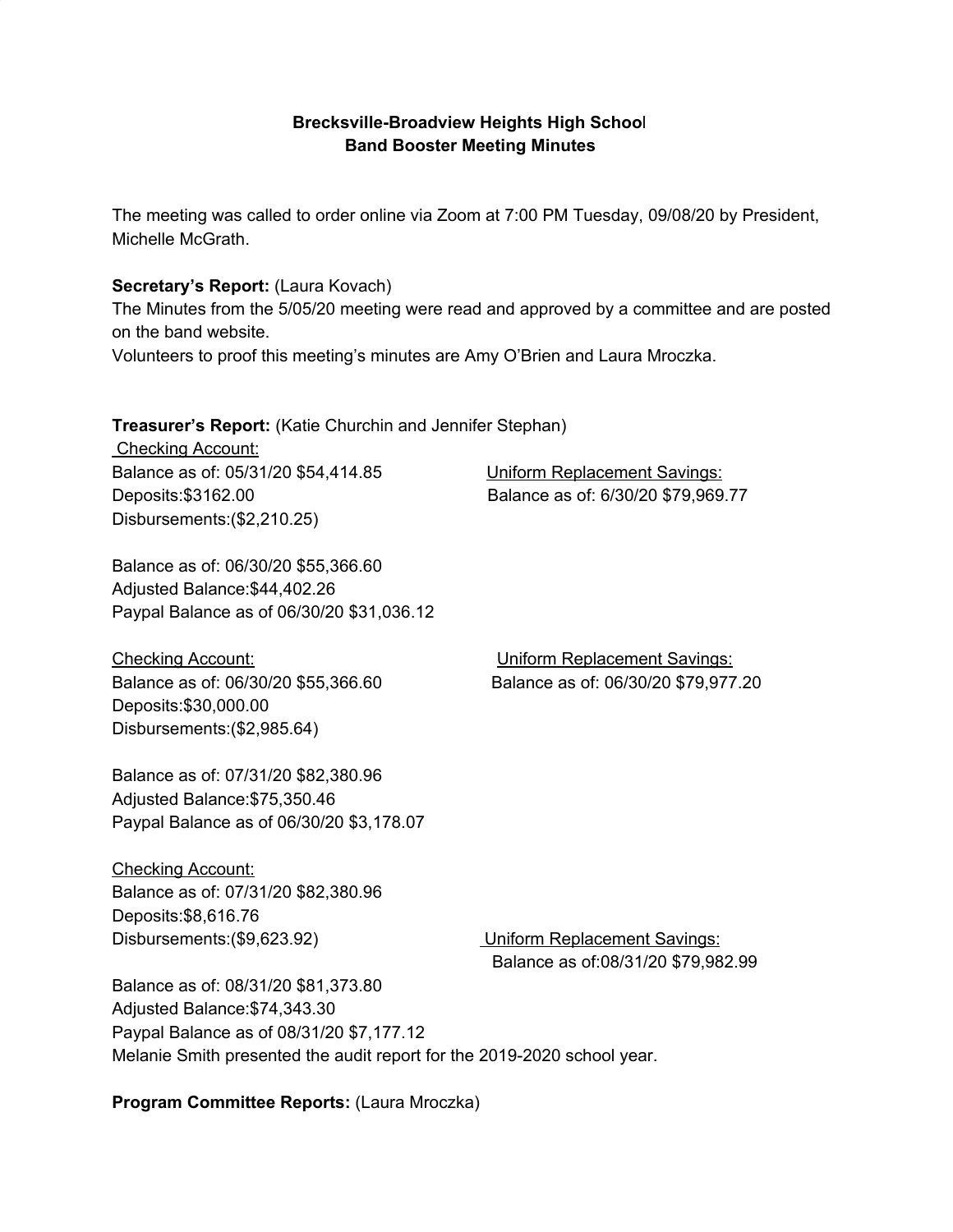Chaperones: ( Pam Johnson)

-Pam had 5 chaperones at the football game but could use 6 at the rest of the games to help carry equipment.

-Pam will have 2 chaperones for the Homecoming parade.

-Mr. Ciulla said we probably will not need chaperones for the tailgate performances.

Hospitality/Game Snacks: (Lisa Weber) -No Report.

PSO: (Michelle Banks) No Report.

### Flagline:

-Ivory will be issuing dance pants to the flagline. She does not want flagline members to wear blue jeans during performances because jeans inhibit their flexibility. Flagline members will be fitted during their rehearsal on September 17th.

#### Publicity: (Melissa Burdick)

-Melissa will post that the boosters are making bell covers for each student on Facebook. -Photos of band students have been posted on Facebook.

-Kathy Drinko gave a friendly reminder to be mindful of photos posted on the band's Facebook page regarding masks being pulled down under the chin for pictures. We do not want anyone in the community to have the impression that we are not following the rules of wearing face coverings.

### Senior Night: (Amy O'Brien)

-Although Senior Night was an abbreviated version of itself, Amy and her team did a great job for seniors and their parents!

-We will be looking into other ways to recognize seniors. Some ideas mentioned were to have a reception catered or hire a food truck and set up tables in the senior lot (weather could be a problem). Another suggestion was to hold a reception before/after the Spring concert (some marching band members are not in concert band though).

-Mr. Ciulla will get input from the seniors to see how they would like to be recognized.

### Swarm Board and Decorations: (Lisa Trout)

-Lisa did an amazing job making posters for each member of the senior class that included several photos of each student and their instrument and then hanging them up at the stadium for all to enjoy.

-The Swarm Board will be installed on September 19th.

-Lisa may decide to hang decorations in the band room instead of on lockers this year due to Covid.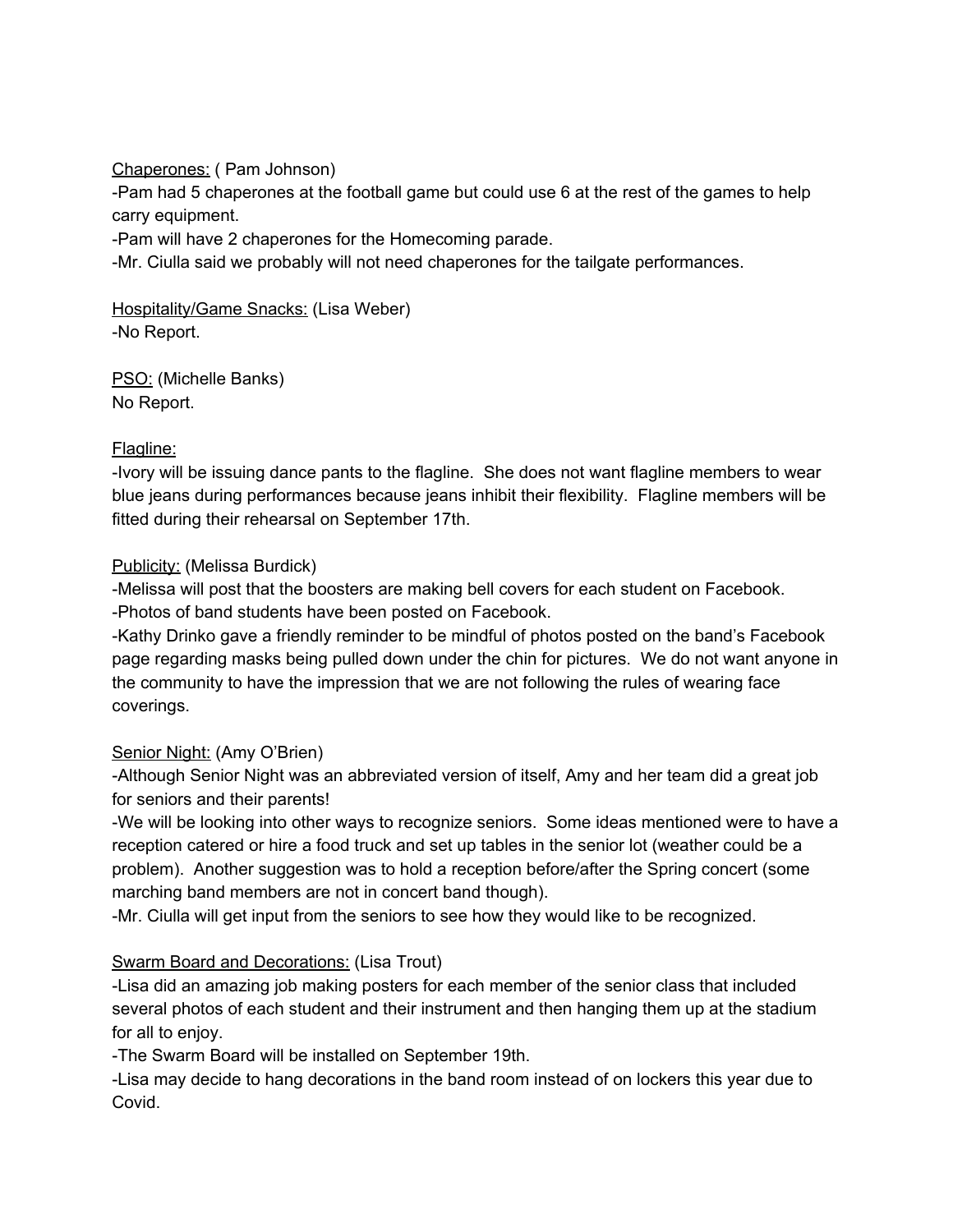-Lisa asked if anyone has " first day of school" pictures of their child to please send them to her.

Uniforms: (Lori Reagan, Rima Julien and Linda Gauntner)

-Due to the nature of the new raincoats, the uniform committee will no longer ask parents to wash them at the end of the season. They will be dry cleaned instead. The cost to dry clean the raincoats will be approximately \$10.50 per coat.

-Due to this expense, raincoats will most likely not be issued to students this year due to the shortened season. On game nights, students will be allowed to wear hoodies, long-sleeved shirts (black) and blue jeans when the weather gets cooler.

-Lori, Rima and Linda have graciously volunteered to stay on the uniform committee as non-voting booster members next year so that they can train a new team. All 3 ladies have seniors this year. Sheyenne Uhlir will take over the chair position for the 2022-2023 school year when her son will be in the band.

Summer Uniforms: ( Lisa Karakostas, Laura Mroczka and Melinda Torres) -The ordering of summer uniforms will be re-visited in the Spring.

Yard Signs: (Melinda Torres) -No Report.

## **Ways and Means Committee Reports:** (Kathy Drinko)

### Athletic Programs: ( Melissa Burdick)

-\$6,950 of ads were sold and an additional \$700 of shout-outs sold for the Athletic program this year. This is a deficit of \$3,852 compared to last year's sales.

-The digital format was well received. The QR code made it simple to download.

-Our goal is to reach 750 downloads to show advertisers these numbers next year to help boost sales.

-All ads are hyper-linked.

-The QR code banners cost the boosters \$177 but they can be used over and over again.

-The cost of the design fees of the program were off-set by not incurring any printing costs.

-Melissa requires at least 4 people to help with the athletic program and is hoping more people will volunteer so that she can begin training them.

### Athletic Program Sales: (Michelle McGrath)

-There were 152 downloads of the program on game night with attendance being cut down to a third of the usual. Normally about 100 copies of the program have sold on game night in previous years.

### Athletic Program Layout: (Kim Traum)

-A big "Thank You" to Kim for her hard work in getting the athletic program designed.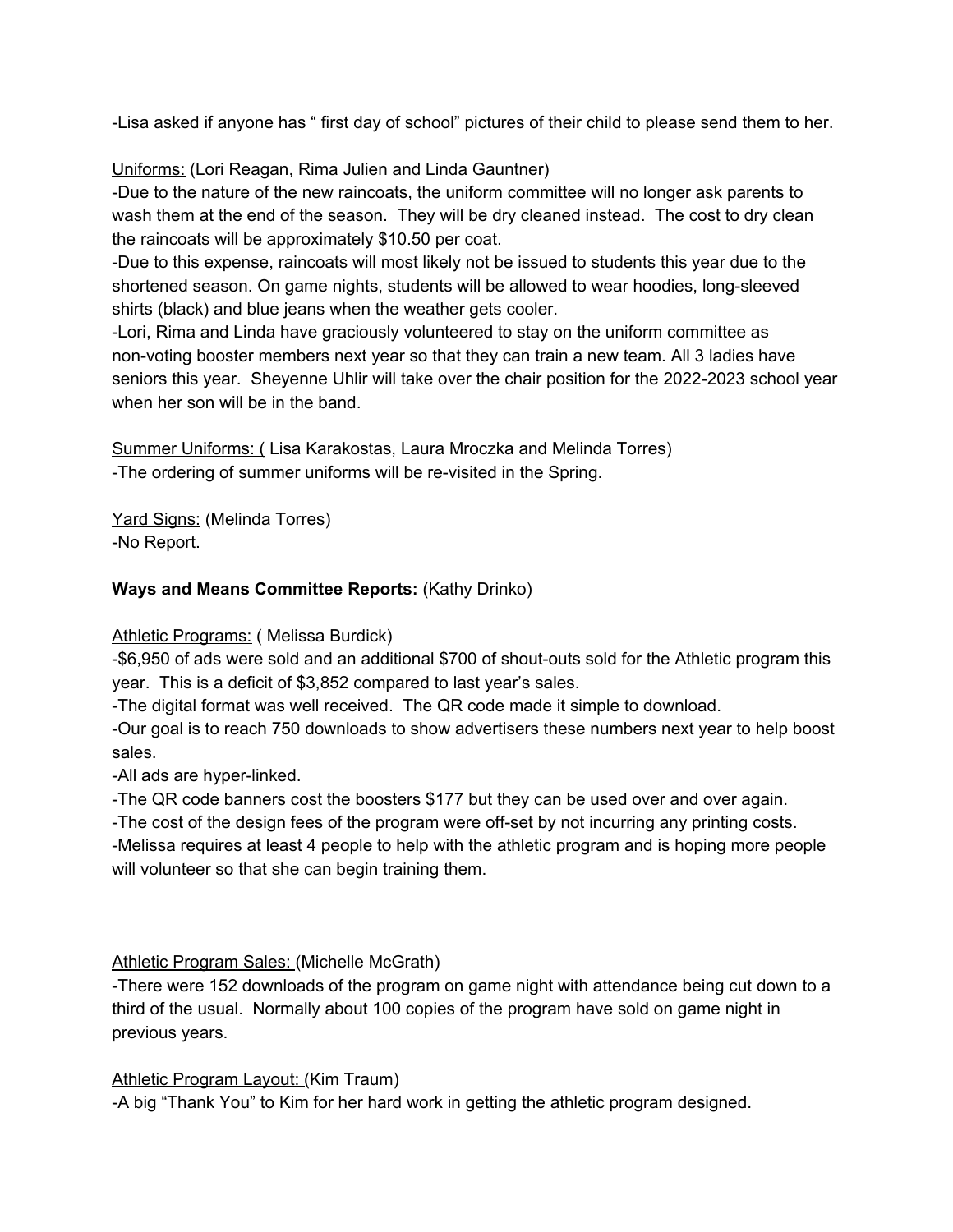Citrus Sales: ( Barb Wisniewski)

-Kathy Drinko has been in contact with our citrus supplier. They have offered to provide contactless delivery for \$6.95 per box of fruit that is delivered to the door.

-We need to see if the school will allow us to have a citrus sale this year.

-If the school approves the sale we must reinforce that students not go door to door and to sell online only.

Disney Raffle: (Sue Flis)

-We will need to find someone to take over this position next year.

Endowment/Patrons: (Michelle McGrath) -Forms have been revised.

Spirit Wear: (Melinda Torres) -No Report.

### **Band Director's Report:** (Mr. Ciulla and Mr.Pasternak)

-Mr. Ciulla said how thrilled he is to be here!

-He also remarked how awesome the students have been.

-He had a 90% attendance rate of M-Z students logging in on their off-campus learning day Tuesday.

-No game performance on September 11th.

-There will be a full group rehearsal on Wednesday evening the 16th.

-There will be a "tailgate" performance on Friday September 18th. Each band member can get up to 3 free tickets for family members to watch at the stadium by filling out and submitting a request form.

-The band will be arriving at the stadium in parade block and will perform pre-game, stand music as well as half-time music.

-The tailgate performance will begin at 6:00PM and students will be released at approximately 7:30PM.

-Due to Covid, there will be no band shows this year.

-Mr. Ciulla is hoping to have some sort of senior recognition on September 25th.

-He would also like to have a show honoring First Responders.

-The Homecoming parade will be October 1st. The band will be performing in the parade.

-Since he cannot have full group rehearsals during the day, Mr. Ciulla is considering having the students come to school early on game nights to have a dress rehearsal before the game.

-The uniform for cold weather will consist of a hoodie, black long sleeved shirt under their polo, blue jeans and tennis shoes. Students will be permitted to carry a draw-string bag with them to the stadium.